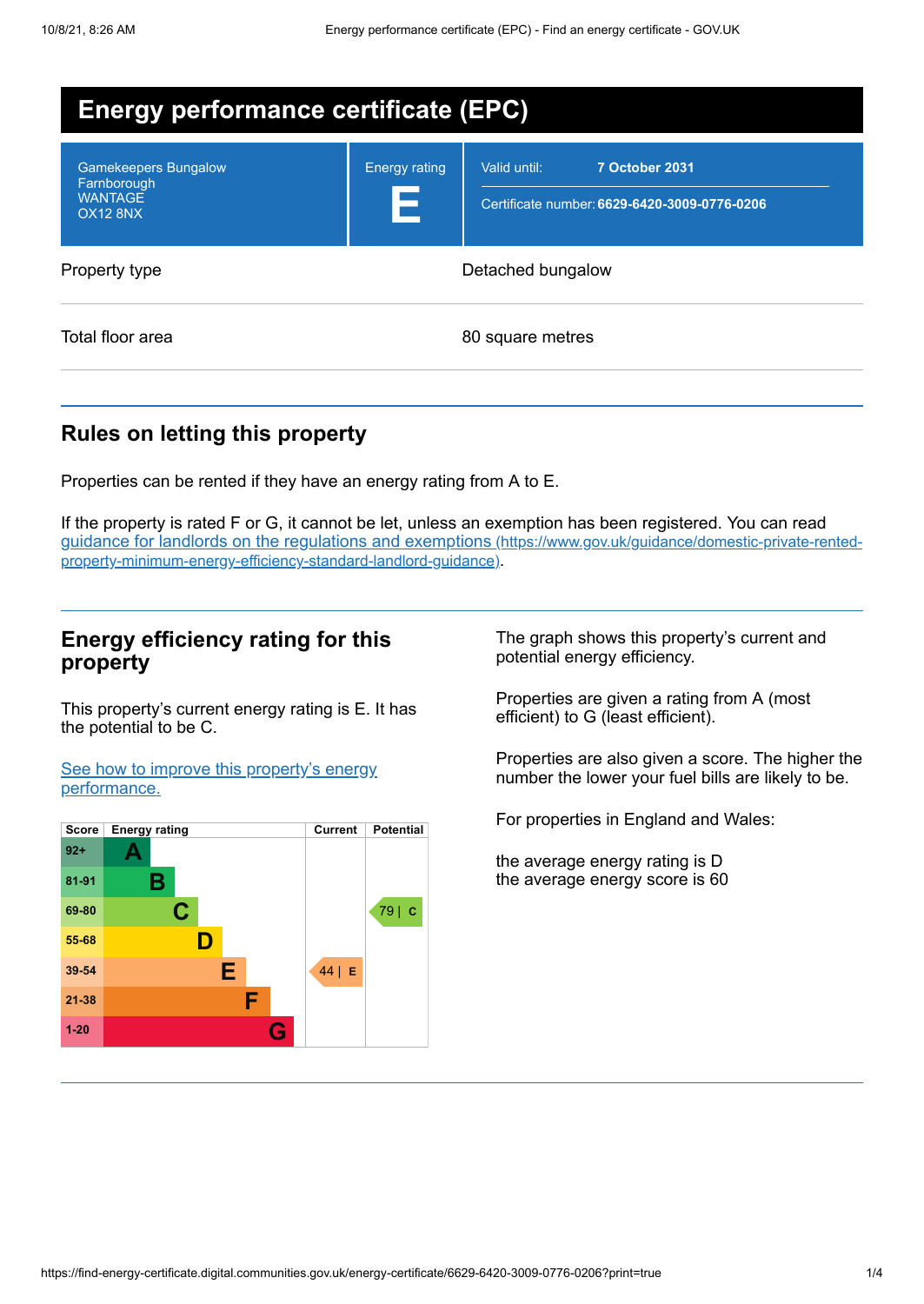# **Breakdown of property's energy performance**

This section shows the energy performance for features of this property. The assessment does not consider the condition of a feature and how well it is working.

Each feature is assessed as one of the following:

- very good (most efficient)
- good
- average
- poor
- very poor (least efficient)

When the description says "assumed", it means that the feature could not be inspected and an assumption has been made based on the property's age and type.

| <b>Feature</b>       | <b>Description</b>                       | Rating    |
|----------------------|------------------------------------------|-----------|
| Wall                 | Cavity wall, filled cavity               | Average   |
| Roof                 | Pitched, 270 mm loft insulation          | Good      |
| Window               | Fully double glazed                      | Average   |
| Main heating         | Electric storage heaters                 | Average   |
| Main heating control | Manual charge control                    | Poor      |
| Hot water            | Electric immersion, off-peak             | Very poor |
| Lighting             | Low energy lighting in all fixed outlets | Very good |
| Floor                | Solid, no insulation (assumed)           | N/A       |
| Secondary heating    | Room heaters, electric                   | N/A       |

### **Primary energy use**

The primary energy use for this property per year is 555 kilowatt hours per square metre (kWh/m2).

| <b>Environmental impact of this</b><br>property                                                                                                                                                        |                   | This property's potential<br>production                                                                                                                                                  | 3.8 tonnes of CO2 |
|--------------------------------------------------------------------------------------------------------------------------------------------------------------------------------------------------------|-------------------|------------------------------------------------------------------------------------------------------------------------------------------------------------------------------------------|-------------------|
| One of the biggest contributors to climate<br>change is carbon dioxide (CO2). The energy<br>used for heating, lighting and power in our<br>homes produces over a quarter of the UK's CO2<br>emissions. |                   | By making the recommended changes, you<br>could reduce this property's CO2 emissions by<br>3.7 tonnes per year. This will help to protect the<br>environment.                            |                   |
| An average household<br>produces                                                                                                                                                                       | 6 tonnes of CO2   | Environmental impact ratings are based on<br>assumptions about average occupancy and<br>energy use. They may not reflect how energy is<br>consumed by the people living at the property. |                   |
| This property produces                                                                                                                                                                                 | 7.5 tonnes of CO2 |                                                                                                                                                                                          |                   |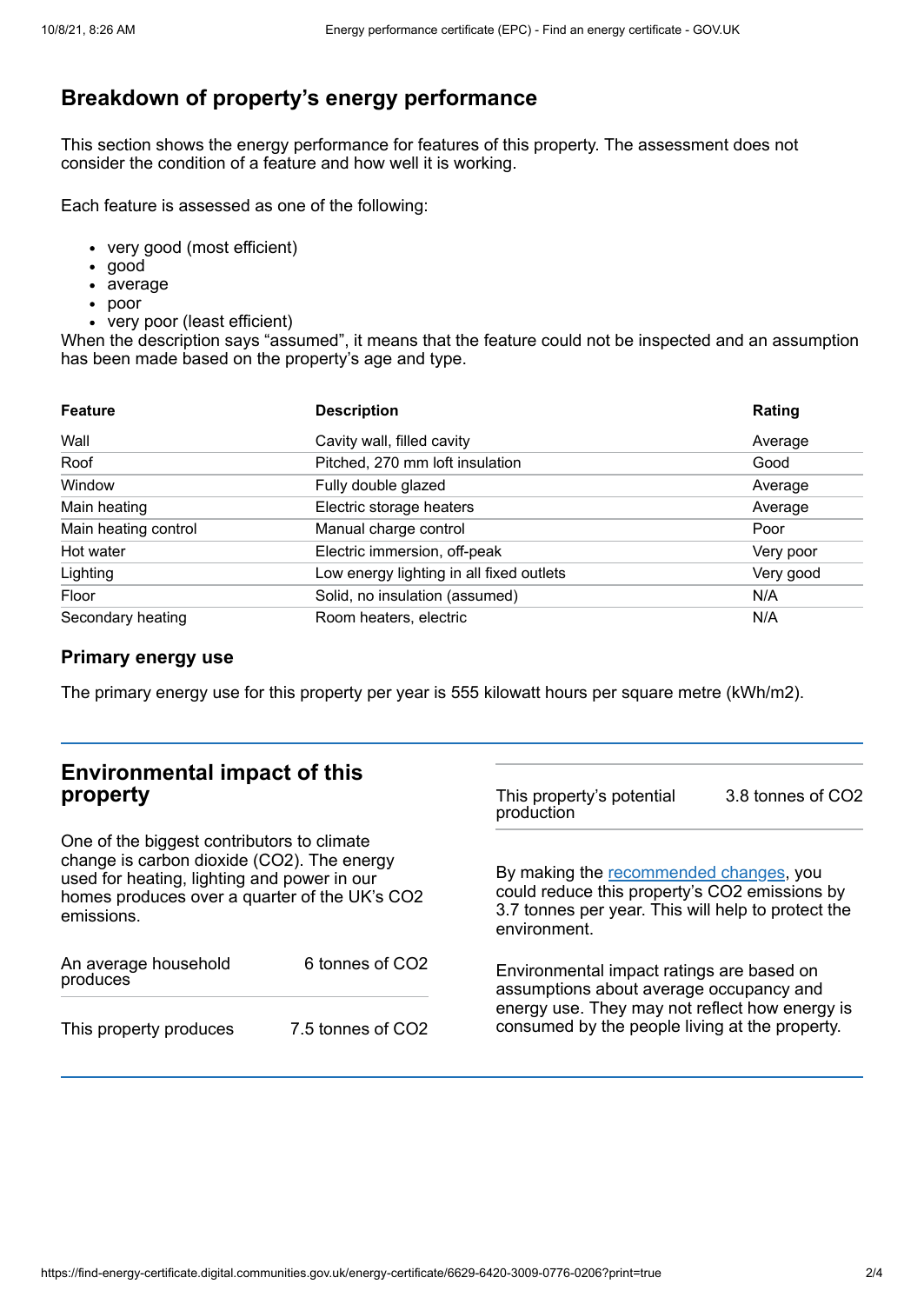## <span id="page-2-0"></span>**How to improve this property's energy performance**

Making any of the recommended changes will improve this property's energy efficiency.

If you make all of the recommended changes, this will improve the property's energy rating and score from E (44) to C (79).

| <b>Recommendation</b>                  | <b>Typical installation cost</b> | <b>Typical yearly saving</b> |
|----------------------------------------|----------------------------------|------------------------------|
| 1. Floor insulation (solid floor)      | £4,000 - £6,000                  | £230                         |
| 2. High heat retention storage heaters | £2,000 - £3,000                  | £444                         |
| 3. Solar water heating                 | £4,000 - £6,000                  | £72                          |
| 4. Solar photovoltaic panels           | £3,500 - £5,500                  | £374                         |

#### **Paying for energy improvements**

Find energy grants and ways to save energy in your home. [\(https://www.gov.uk/improve-energy-efficiency\)](https://www.gov.uk/improve-energy-efficiency)

| <b>Estimated energy use and</b><br>potential savings |       | Estimated energy used to heat this property          |                    |
|------------------------------------------------------|-------|------------------------------------------------------|--------------------|
|                                                      |       | Space heating                                        | 12273 kWh per year |
| Estimated yearly energy<br>cost for this property    | £1737 |                                                      |                    |
|                                                      |       | Water heating                                        | 1915 kWh per year  |
| Potential saving                                     | £746  |                                                      |                    |
|                                                      |       | Potential energy savings by installing<br>insulation |                    |

The estimated cost shows how much the average household would spend in this property for heating, lighting and hot water. It is not based on how energy is used by the people living at the property.

The estimated saving is based on making all of the [recommendations](#page-2-0) in how to improve this property's energy performance.

For advice on how to reduce your energy bills visit Simple Energy Advice [\(https://www.simpleenergyadvice.org.uk/\)](https://www.simpleenergyadvice.org.uk/).

#### **Heating use in this property**

Heating a property usually makes up the majority of energy costs.

#### The assessor did not find any opportunities to save energy by installing insulation in this property.

You might be able to receive Renewable Heat Incentive payments [\(https://www.gov.uk/domestic](https://www.gov.uk/domestic-renewable-heat-incentive)renewable-heat-incentive). This will help to reduce carbon emissions by replacing your existing heating system with one that generates renewable heat. The estimated energy required for space and water heating will form the basis of the payments.